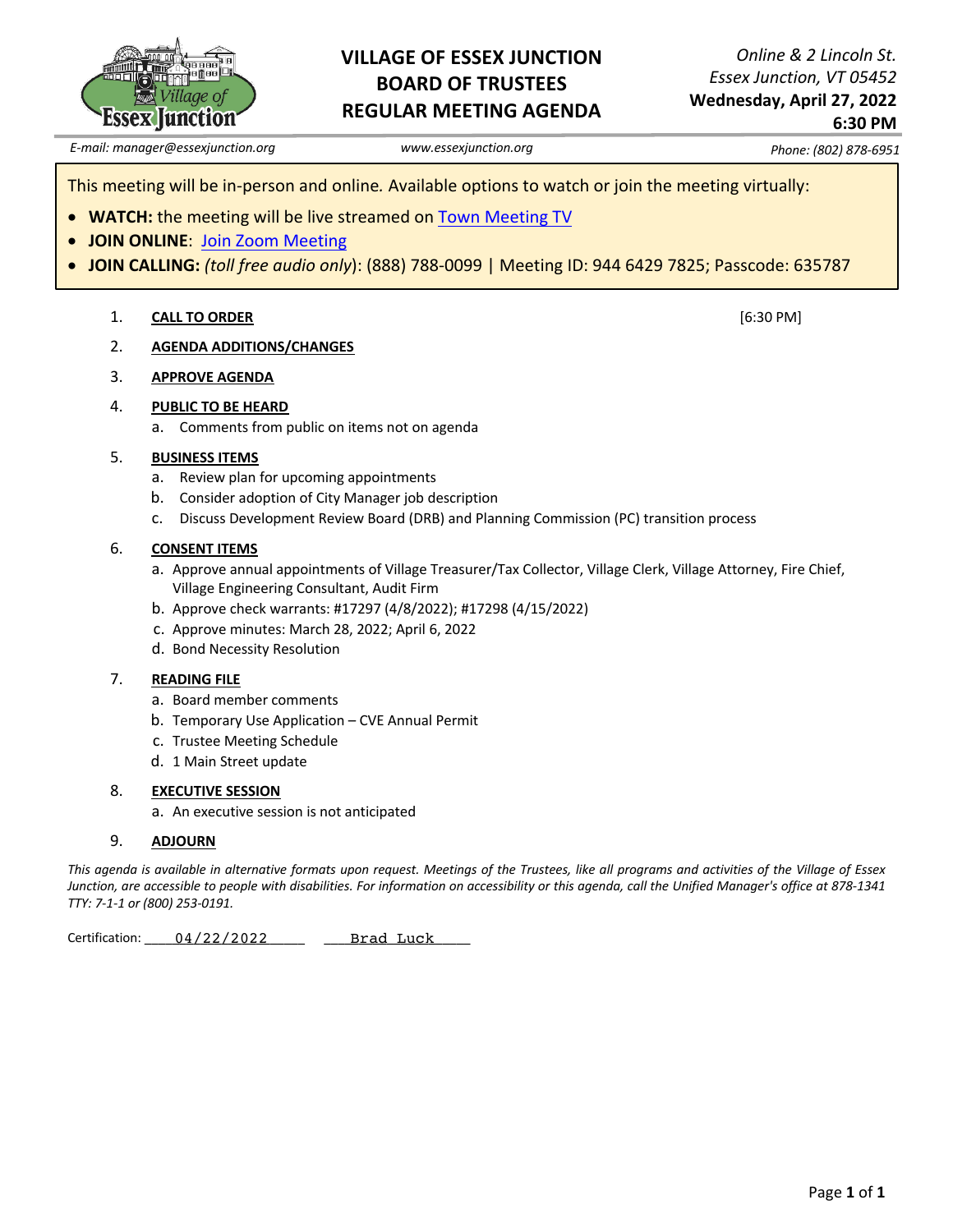6 7 **TRUSTEES PRESENT:** Raj Chawla, Vice President; Dan Kerin; Amber Thibeault; George Tyler. 8 **ADMINISTRATION:** Wendy Hysko, Library Director/Interim Co-Manager; Brad Luck, Essex<br>Junction Recreation & Parks Director/Interim Co-Manager: Robin Pierce 9 Junction Recreation & Parks Director/Interim Co-Manager; Robin Pierce, 10 Community Development Director.<br>11 **OTHERS PRESENT:** Jeff Bartley. Annie Cooper. Rosear

5 **April 27, 2022**

Jeff Bartley, Annie Cooper, Roseanne Prestipino, Harlan Smith, Bob.

## $\frac{12}{13}$ 13 1. **CALL TO ORDER**

Raj Chawla called the meeting to order at 6:30 pm.

2 **VILLAGE OF ESSEX JUNCTION** 3 **BOARD OF TRUSTEES** 4 **MINUTES OF MEETING**<br>5 **April 27, 2022** 

## $\frac{15}{16}$ 16 2. **AGENDA ADDITIONS/CHANGES**

None at this time.

18<br>19

 $\frac{1}{2}$ 

# 19 3. **APPROVE AGENDA**

No approval needed.

## 21<br>22 22 4. **PUBLIC TO BE HEARD**

a. Comments from public on items not on the agenda

# 24<br>25

25 5. **BUSINESS ITEMS**

26 a. Review plan for upcoming appointments<br>27 Mr. Luck said that there are currently 11 app 27 Mr. Luck said that there are currently 11 appointed positions that will expire, and that all of them will be<br>28 posted and the Junction will accept applications from potential candidates and incumbents. He said 28 posted and the Junction will accept applications from potential candidates and incumbents. He said<br>29 that they would like potential new appointees to submit a letter of interest regarding the position, and 29 that they would like potential new appointees to submit a letter of interest regarding the position, and<br>20 they would like current appointees to submit a letter explaining why they are seeking reappointment. 30 they would like current appointees to submit a letter explaining why they are seeking reappointment.<br>31 He said that the Trustees will hold interviews for positions once applications have been submitted. He said that the Trustees will hold interviews for positions once applications have been submitted.

32<br>33

33 Mr. Luck also said that the Junction will also need to address whether they will be accepting<br>34 applications from non-residents. He noted that there has been conversation in the past abou 34 applications from non-residents. He noted that there has been conversation in the past about non-<br>35 residents on some commissions, such as the Housing Commission and the Economic Developmer 35 residents on some commissions, such as the Housing Commission and the Economic Development<br>36 Commission. He also noted that the current appointee on CSWD is a non-resident. He asked whethe 36 Commission. He also noted that the current appointee on CSWD is a non-resident. He asked whether<br>37 these openings are specifically for residents or for both residents and non-residents. Mr. Chawla 37 these openings are specifically for residents or for both residents and non-residents. Mr. Chawla<br>38 Feplied that they purposely allowed non-residents on the Housing Commission. He said that the 38 replied that they purposely allowed non-residents on the Housing Commission. He said that the<br>39 CSWD position should probably be a Junction position. Mr. Tyler said he is not sure if CSWD is 39 CSWD position should probably be a Junction position. Mr. Tyler said he is not sure if CSWD is<br>40 Junction-specific. He said that the Bike Walk and Tree Advisory Committees should be Junction

- 40 Junction-specific. He said that the Bike Walk and Tree Advisory Committees should be Junction 41 residents only, but there are a few regional commissions where it may be appropriate to have regional 42 appointees. Mr. Kerin said that he doesn't see an issue with retaining the current CSWD appointee. 42 appointees. Mr. Kerin said that he doesn't see an issue with retaining the current CSWD appointee,<br>43 but suggested that when it comes up for renewal, they should look to fill the position with a Junction 43 but suggested that when it comes up for renewal, they should look to fill the position with a Junction<br>44 resident. Ms. Thibeault agreed with others. She said that in the past, those roles and representations 44 resident. Ms. Thibeault agreed with others. She said that in the past, those roles and representations 45 had been non-financial, but because now there is a financial impact from those roles, it would be good 46 to consider Junction residents when positions come up for new terms. Mr. Tyler agreed. to consider Junction residents when positions come up for new terms. Mr. Tyler agreed.
- 47
- The Junction will advertise the positions with a requirement for Junction residency.
- 
- 49<br>50 50 b. Consider adoption of City Manager job description<br>51 Mr. Luck said that this is an opportunity for the Trustee
- 51 Mr. Luck said that this is an opportunity for the Trustees to revisit the job description and salary range<br>52 for the City Manager position, which will be posted. He said that edits from the previous discussion
- 52 for the City Manager position, which will be posted. He said that edits from the previous discussion<br>53 were incorporated into this version.
- were incorporated into this version.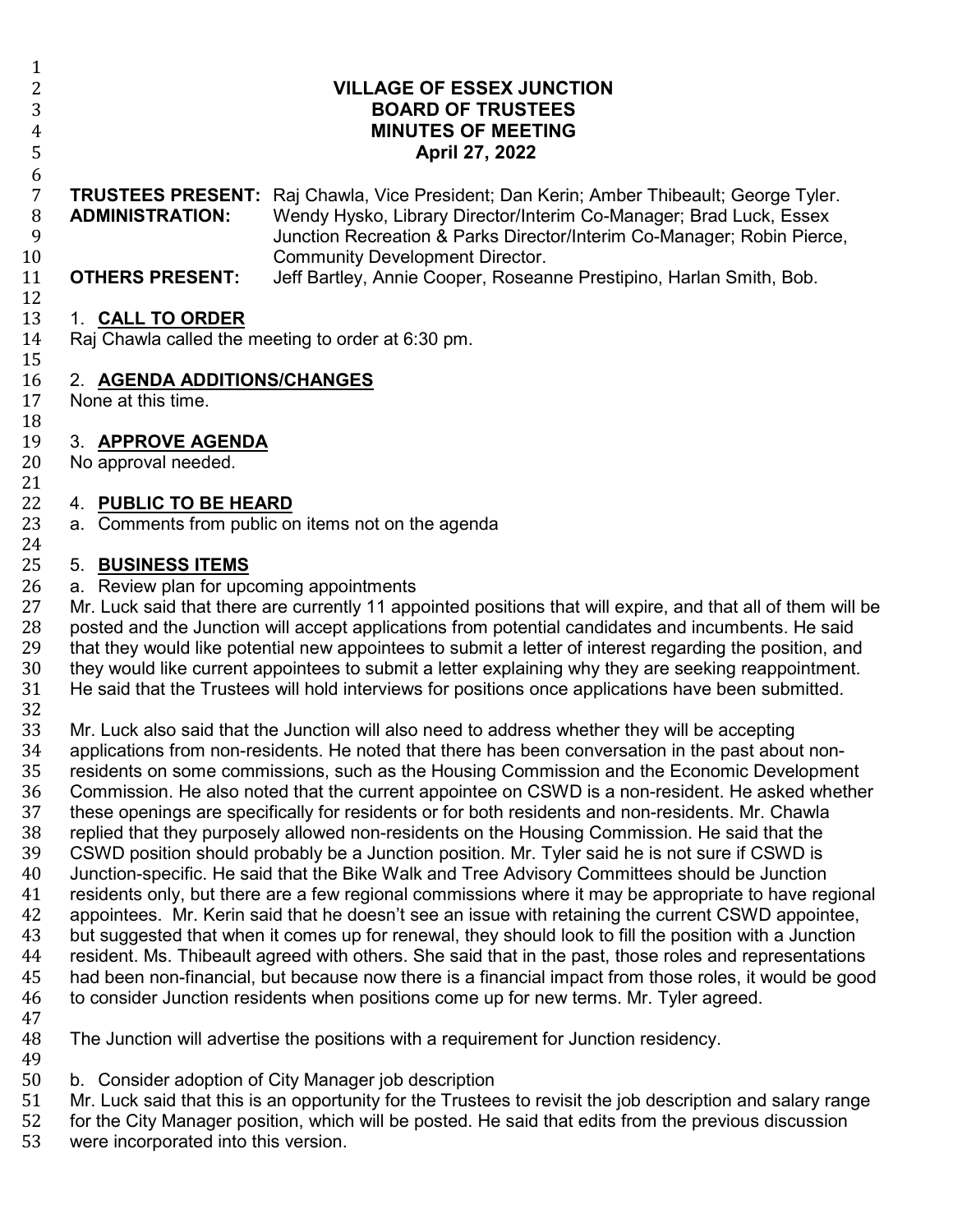# 54<br>55

55 Ms. Thibeault asked whether they should consider adding a qualifier to the knowledge/skills/abilities<br>56 section of the job description around substantial knowledge of municipal operations. She said that sh 56 section of the job description around substantial knowledge of municipal operations. She said that she 57 wouldn't disqualify someone who hadn't worked in the municipal sector before, though that experience 58 is valuable and desirable. Mr. Chawla suggested adding "or similar entity." is valuable and desirable. Mr. Chawla suggested adding "or similar entity."

59<br>60 60 Mr. Tyler said that substantial knowledge of municipal operations is desirable. He said he would like a<br>61 candidate with understanding of a City Manager's role within those operations. He expressed concern 61 candidate with understanding of a City Manager's role within those operations. He expressed concern 62 about candidates that don't have a good idea of what a municipal manager does and is unfamiliar with 63 the regulatory environment or public transparency components of the job. the regulatory environment or public transparency components of the job.

- 64<br>65 65 Mr. Kerin said that experience working with municipal governments would be important to state in the 66 inthe job description as well.
- 67 68 Mr. Chawla suggested striking the phrase "substantial knowledge of municipal operations," but 69 keeping the remainder of that paragraph intect. All agreed. keeping the remainder of that paragraph intact. All agreed.
- 70 71 Mr. Tyler said that it should be clearer that though the Manager recommends hiring the City Attorney, 72 the Attorney, 72 72 the Attorney represents the City Council, not the Manager. Ms. Thibeault recommended that the<br>73 Language remain as written, since it comes from the City Charter, but that it should be further cla 73 language remain as written, since it comes from the City Charter, but that it should be further clarified<br>74 in a policy. in a policy.

### 75 76 **GEORGE TYLER made a motion, and DAN KERIN seconded, that the Trustees adopt the City**  Manager job description as edited tonight by the Trustees. The motion passed 4-0.

- 78 79 c. Discuss Development Review Board (DRB) and Planning Commission (PC) transition process 80 Mr. Luck spoke about the language in the Charter about transitional provisions to move from a Zoning<br>81 Board of Adjustment (ZBA) and a Planning Commission (PC) to a Development Review Board (DRB) 81 Board of Adjustment (ZBA) and a Planning Commission (PC) to a Development Review Board (DRB)<br>82 and a Planning Commission. He said that this would be a preliminary discussion about how the 82 and a Planning Commission. He said that this would be a preliminary discussion about how the 83 Trustees would like to see this process unfold. He noted that this needs to occur by July 1. Trustees would like to see this process unfold. He noted that this needs to occur by July 1.
- 84<br>85 85 Ms. Thibeault said she would like to know how the current ZBA and PC members feel about this 86 transition. She asked whether the current ZBA members would have to become the new DRB are 86 transition. She asked whether the current ZBA members would have to become the new DRB and<br>87 whether the current PC members would have to be the new PC, or whether members could be give 87 whether the current PC members would have to be the new PC, or whether members could be given<br>88 the option of changing committees. Mr. Luck replied that there are only 4 PC members currently and 2 88 the option of changing committees. Mr. Luck replied that there are only 4 PC members currently and 2<br>89 ZBA members currently. He said that the statute language means that the members would 89 ZBA members currently. He said that the statute language means that the members would<br>90 automatically become members of those respective boards, but that they have the option to 90 automatically become members of those respective boards, but that they have the option to resign<br>91 from one and apply to be on the other if they like. from one and apply to be on the other if they like.
- 92<br>93
- 93 Mr. Chawla said that one issue is how to fill those seats that are currently vacant. He also suggested 94 meeting with the current members of the PC and ZBA to get their thoughts on the future of the boards.<br>95 Mr. Pierce noted that many municipalities have moved to a DRB structure with good success. He said 95 Mr. Pierce noted that many municipalities have moved to a DRB structure with good success. He said<br>96 that after this transition, the Planning Commission would be the legislative body that develops 96 that after this transition, the Planning Commission would be the legislative body that develops<br>97 regulations, and the DRB would adjudicate development applications based on those regulation regulations, and the DRB would adjudicate development applications based on those regulations.
- 

98<br>99 99 Ms. Thibeault said that it would be helpful to understand more of the distinctions between having a<br>100 ZBA/PC and a DRB/PC. Mr. Pierce said that he could put together some of that information prior to 100 ZBA/PC and a DRB/PC. Mr. Pierce said that he could put together some of that information prior to a 101 discussion with the Trustees and current ZBA/PC members. discussion with the Trustees and current ZBA/PC members.

102